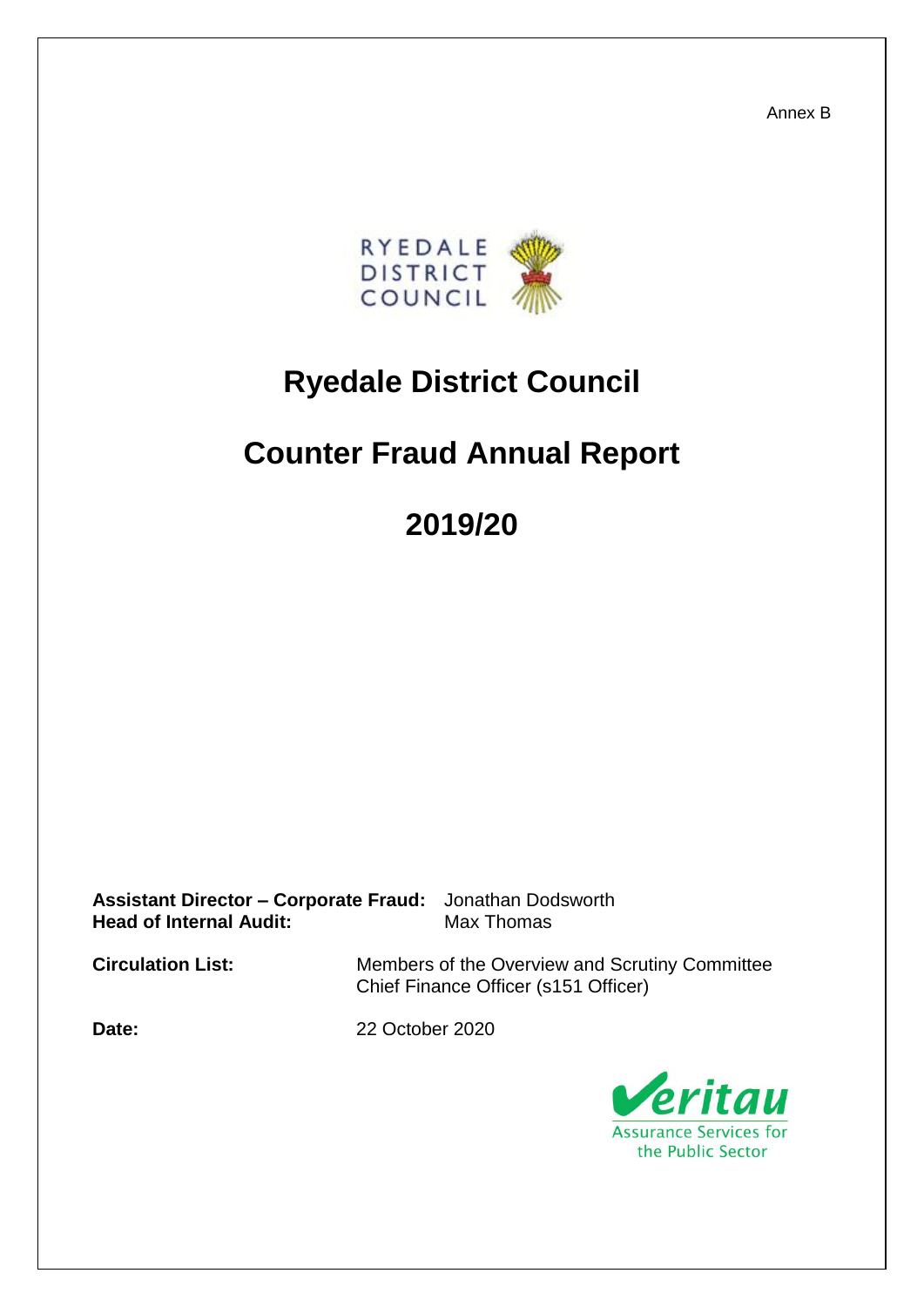### **Background**

- 1 Fraud is a significant risk to the public sector. Annual losses are estimated to exceed £40 billion in the United Kingdom.
- 2 Councils are encouraged to prevent, detect and deter fraud in order to safeguard public finances.
- 3 Veritau are engaged to deliver a counter fraud service for Ryedale District Council. The service aims to prevent and deter fraud through maintaining a counter fraud policy framework, helping to maintain and improve controls, and raising awareness of fraud both internally and with the public. The counter fraud team proactively and reactively investigates any fraud or related criminality affecting the council. Veritau deliver counter fraud services to the majority of councils in the North Yorkshire area as well as local housing associations and other public sector bodies.

### **Counter Fraud work carried out in 2019/20**

4 Counter fraud work was undertaken in accordance with the approved plan. A summary of activity is included in Appendix 1 of this report. Investigations this year have led to the £33k of savings being produced for Ryedale District Council. Overall, 55% of investigations resulted in a successful outcome.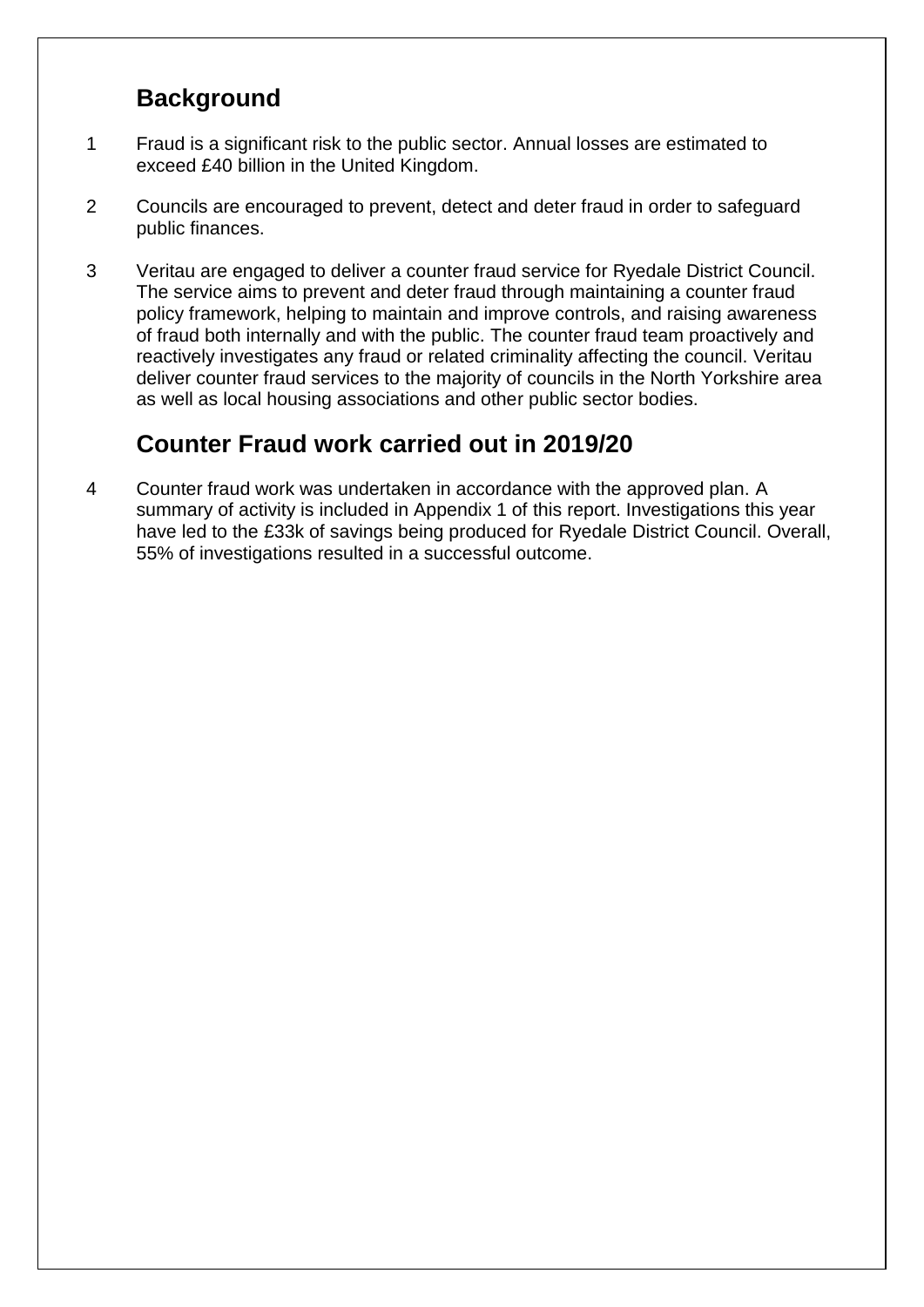#### **Appendix 1**

#### **Counter Fraud Activity 2019/20**

The tables below shows the total number of fraud referrals received and summarises the outcomes of investigations completed during the year.

|                                                                                                                                                                                                       | 2019/20<br>(Full Year) | 2019/20<br>(Target: Full Year) | 2018/19<br>(Full Year) |
|-------------------------------------------------------------------------------------------------------------------------------------------------------------------------------------------------------|------------------------|--------------------------------|------------------------|
| % of investigations completed which result in a successful<br>outcome (for example benefit stopped or amended, sanctions,<br>prosecutions, properties recovered, and housing allocations<br>blocked). | 55%                    | 30%                            | 60%                    |
| Amount of actual savings (quantifiable savings - e.g. CTS)<br>identified through fraud investigation.                                                                                                 | £32,641                | £20,000                        | £24,659                |

#### **Caseload figures for the period are:**

|                                                      | 2019/20<br>(Full Year) | 2018/19<br>(Full Year) |
|------------------------------------------------------|------------------------|------------------------|
| Carried forward at start of financial year           | 75                     | 54                     |
| Referrals received                                   |                        | 63                     |
| Referrals rejected                                   | 32                     | 27                     |
| Number of investigations completed                   |                        | 15                     |
| Active cases and awaiting investigation <sup>1</sup> | 63                     | 75                     |

 $\overline{a}$  $1$  As at 31/3/20 and 31/3/19 respectively.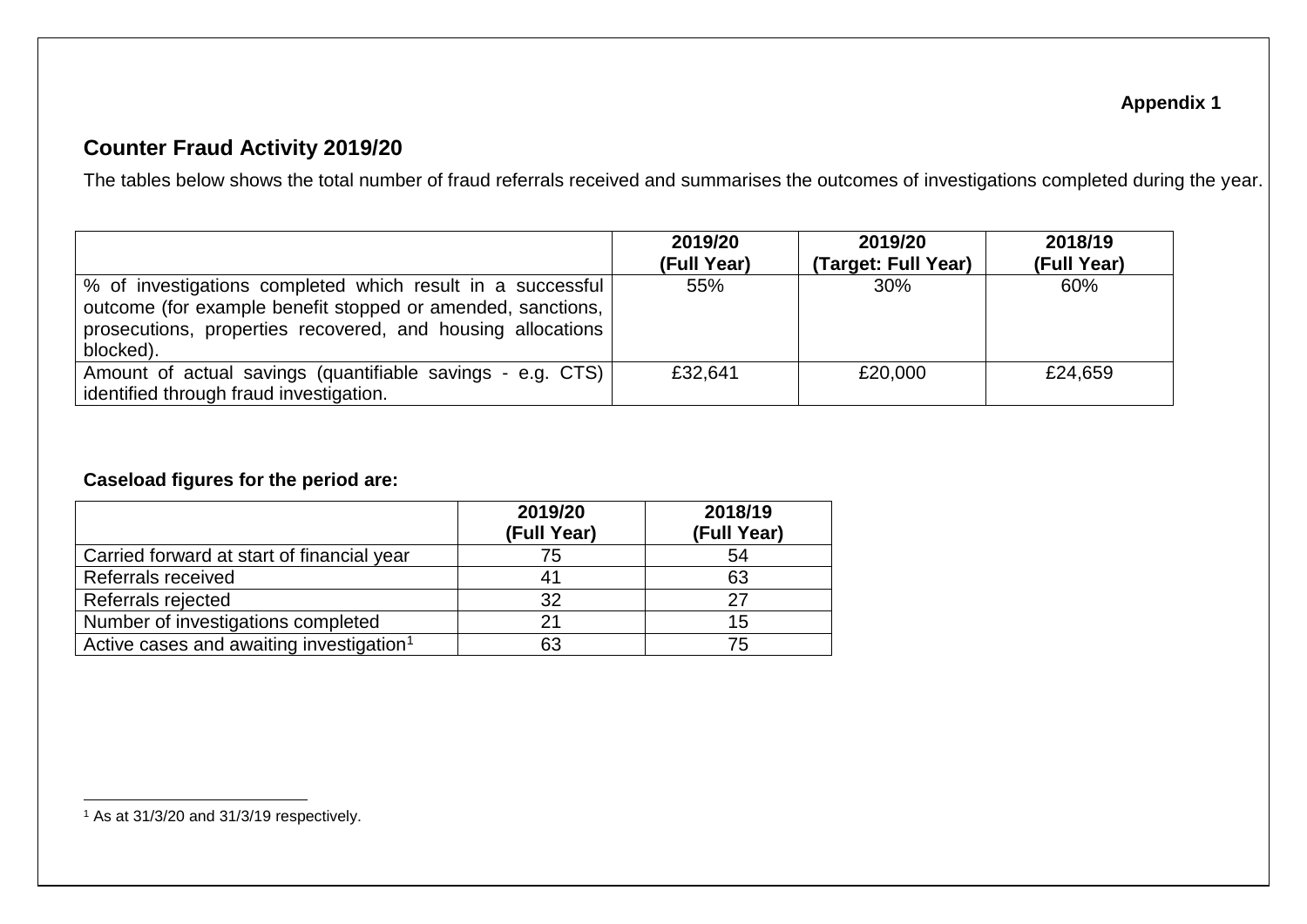#### **Summary of counter fraud activity:**

| <b>Activity</b>                      | Work completed or in progress                                                                                                                                                                                                                       |
|--------------------------------------|-----------------------------------------------------------------------------------------------------------------------------------------------------------------------------------------------------------------------------------------------------|
| Data matching                        | The 2018/19 National Fraud Initiative (NFI) is now complete. Over 500 matches were reviewed, but no fraud or<br>error was detected.                                                                                                                 |
|                                      | Preparations for the 2020/21 NFI exercise are now underway. Data will be sent to the Cabinet Office in October<br>2020 and matches for investigation are expected in February.                                                                      |
| Fraud detection<br>and investigation | The service uses criminal investigation techniques and standards to respond to any fraud perpetrated against<br>the council. Activity undertaken last year included the following:                                                                  |
|                                      | <b>Council Tax Support fraud</b> – In 2019/20 the team received 29 referrals for possible CTS fraud. Over £7k in<br>falsely or erroneously obtained discounts were detected. Three warnings were issued to members of the public.                   |
|                                      | <b>Council Tax/Non Domestic Rates fraud - Nine referrals for possible Council Tax and NNDR fraud were</b><br>received last year. Nearly £5k of underpaid Council Tax and NNDR was detected. Three warnings were issued<br>to members of the public. |
|                                      | Internal fraud – One investigation of alleged internal fraud was completed last year, but no fraud or<br>wrongdoing was found.                                                                                                                      |
|                                      | <b>External fraud</b> – A scam involving stolen credit cards was detected last year and a potential £7k in losses was<br>prevented.                                                                                                                 |
| <b>Fraud liaison</b>                 | The counter fraud team acts as a single point of contact for the DWP in relation to fraud and is responsible for<br>providing data to support their housing benefit investigations. The team dealt with 28 requests in 2019/20.                     |
|                                      | Joint working with the DWP on benefit fraud cases began in the Yorkshire and Humber region last year but no<br>investigations were instigated under the new arrangements.                                                                           |